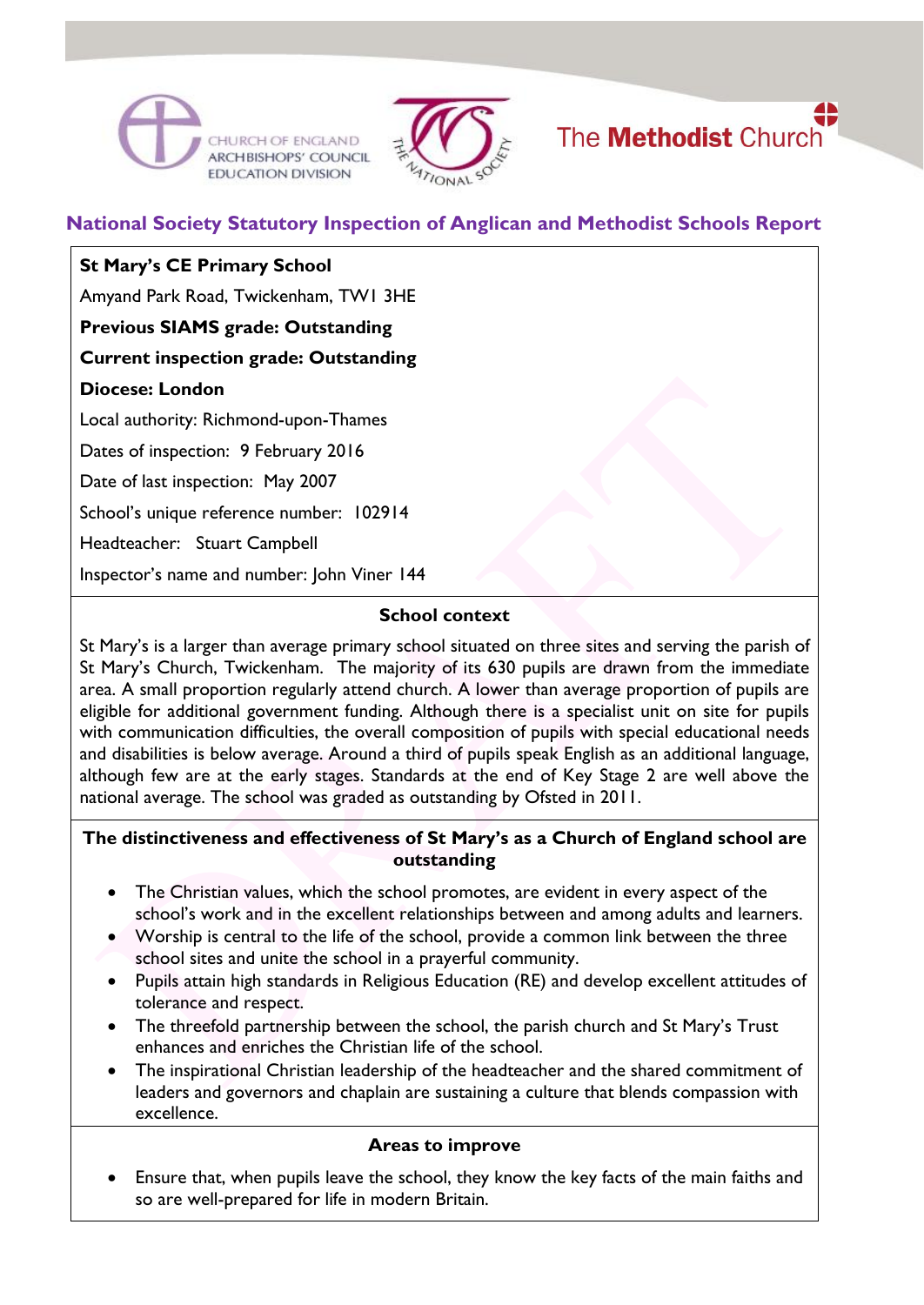#### **The school, through its distinctive Christian character, is outstanding at meeting the needs of all learners**

This is a place where Christian values, faith and belief underpin every aspect of work and life. These Christian values, clearly and thoughtfully chosen to reflect the school's mission and purpose, are clearly expressed by pupils, lived out by staff and appreciated by parents, irrespective of their faith. In living out its mission 'to grow and learn together, inspired by Jesus' love', the school secures high standards so that all pupils make excellent progress from their starting points and many achieve extraordinarily high levels of attainment. Through the school's profound understanding of its pupils and sincere commitment to their spiritual, moral, social and cultural development, its pupils acquire a deep sense of their own spirituality. They develop confidence to ask insightful questions about life, faith and purpose. Pupils clearly understand that here, they are safe, valued and special and they readily state that, irrespective of faith, they are all God's children. As a result, they are keen to come to school, work hard and behave impeccably. Relationships between and among adults and learners are rich, fulfilling and trusting. Pupils recognise this and say that this is a place where 'we are open to everybody, as Jesus was'. Parents too acknowledge the impact that, through living out its Christian values, they can see the positive impact that the school has on their children's lives. They report that their children are proud of their school. Pupils say how much they enjoy the diversity that they see in school and, whatever their faith, they report that they are excited about Religious Education because they get to learn about all religions in the context of understanding that Christianity is a world faith. Because of this they develop positive values of tolerance and respect and so are well prepared for the next stage in their education.

## **The impact of collective worship on the school community is outstanding**

Collective worship has a special place in the life of the school and, in many ways, worship and prayer are the golden threads that unite each part of the school in a common purpose, weaving it into a cohesive school community. On each site, worship is a core part of every day and pupils say that it is a time that 'brings us together as a school and reminds us that we are all God's children'. Worship is uncompromisingly Christian and Anglican, where the person of Jesus is at the centre and God is acknowledged as Father, Son and Holy Spirit. Nevertheless, all pupils feel affirmed and valued and say that worship helps them to reflect on their own faith and relate the key messages of worship to their own lives. All are comfortable in joining with the carefully crafted school creed, which reaffirms their commitment to the school community and their own spiritual journey. Worship is structured around the Christian values that the school promotes. All teachers contribute to planning and leading both school worship and those wellattended services that take place in the parish church. Great care is taken by leaders to ensure that every act of worship is planned thoroughly and is of the highest quality. Worship is regularly led by the headteacher, deputy head and chaplain and is often enriched by a range of visitors, including governors. The chaplain adds significant capacity to the worship team and plays a key role in deepening pupils' spiritual awareness. In particular, his willingness to engage with the often deep and challenging questions that pupils ask, gives them confidence to question and grow in faith. Pupils say that the hear stories in worship but the chaplain' takes us deeper' There are many good opportunities for pupils to take part in many aspects of worship, which includes reading prayers they have written. Pupils quickly learn the nature and purpose of prayer and use the classroom reflection areas as a focus for their thoughts. They know that prayer and reflection are important to their development as spiritual beings. The school supports this development with the provision of prayer boxes, where pupils and adults can post their personal prayers or questions. There is a prayer tree on each site, which provides opportunities for pupils to record their public prayers. Prayer is used in classes at the end of each day so that there is an appreciation of its importance. Governors are involved in worship, sometimes through leading acts of worship but particularly through the monitoring work of the Ethos Committee, which takes the views of pupils into account and ensures that worship is always fresh and developing.